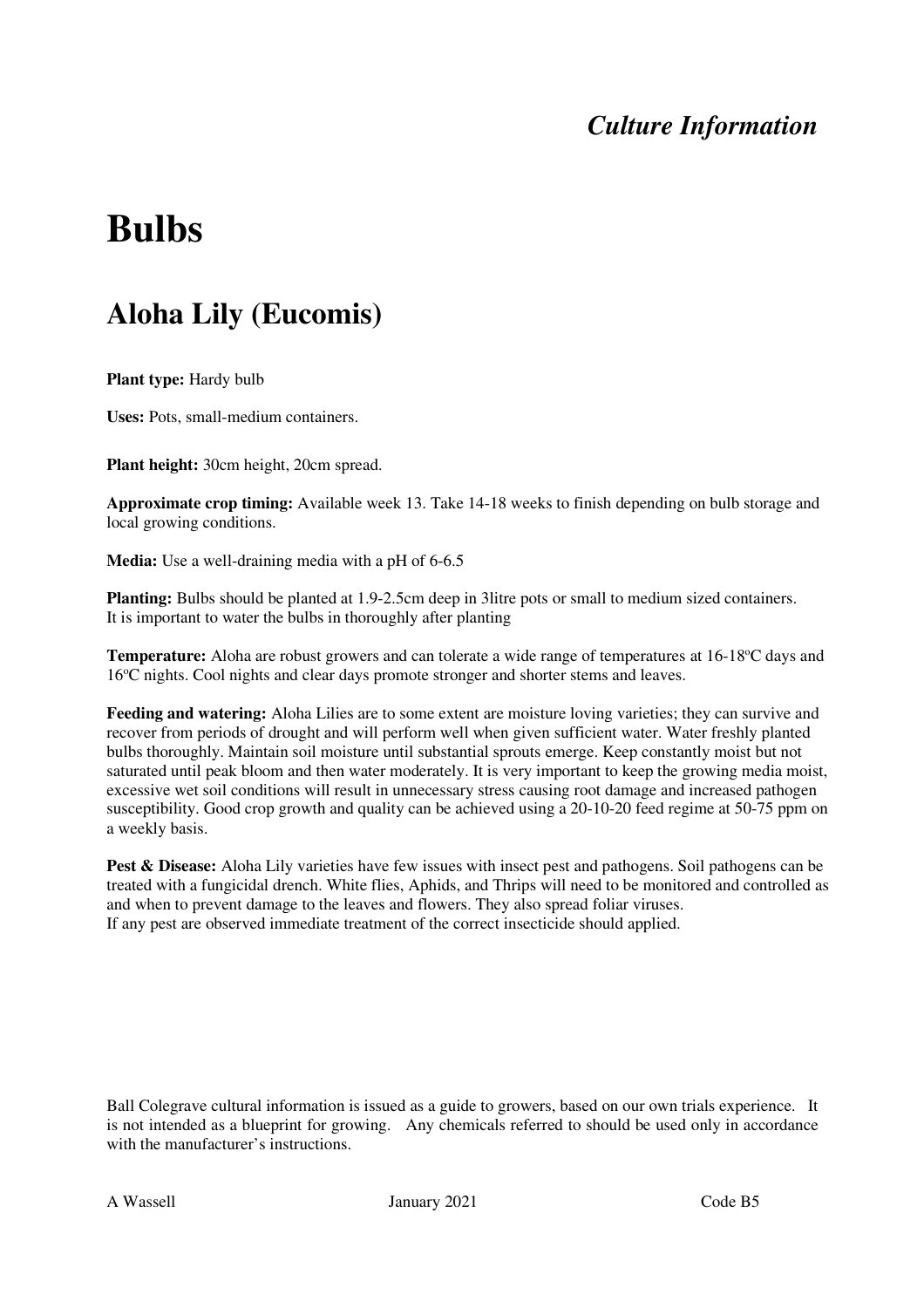# **Callafornia Calla Lily**

**Plant type:** Hardy bulb

**Uses:** Pot, container, bedding

**Plant height:** 30-80cm depends on varieties and pots size.

**Approximate crop timing:** available week 13, flowers from June-September.

**Media:** Use a well-draining media with a pH of 6-6.5. It is important to have good air porosity.

**Pot size:**

| GROUP 1: Height 30-55cm for 2-3 litre pots | GROUP 2: Height 55-80cm for 3-5 litre pots |
|--------------------------------------------|--------------------------------------------|
| Callafornia Red                            | Gold Fever                                 |
| Ice Dancer                                 | Lady Marmalade                             |
| Le Chique                                  | Nightlife                                  |
| Morning Sun                                | Picasso                                    |
| Rio                                        | <b>Red Emotion</b>                         |
| Sweet Talk                                 | Snowstorm                                  |

**Planting:** Callafornia Calla prefer deep, well-draining soil. It is important to plant the bulbs at the correct depth since rooting occurs from the top of the bulbs. Planting too shallow can result in dry under developed growth which may affect a portion of the plant that will more than likely have one sided growth. It is important to plant the bulb with rounded side down with the eyes/sprouts upwards and with 3-4cm of growing media covering the bulb. Bulbs should be planted on a horizontal plane; large bulbs can be planted at a slight angle to prevent water from pooling on the crown. Multiple bulbs should planted close together at 1.25-2cm apart depending on pot and bulb size.

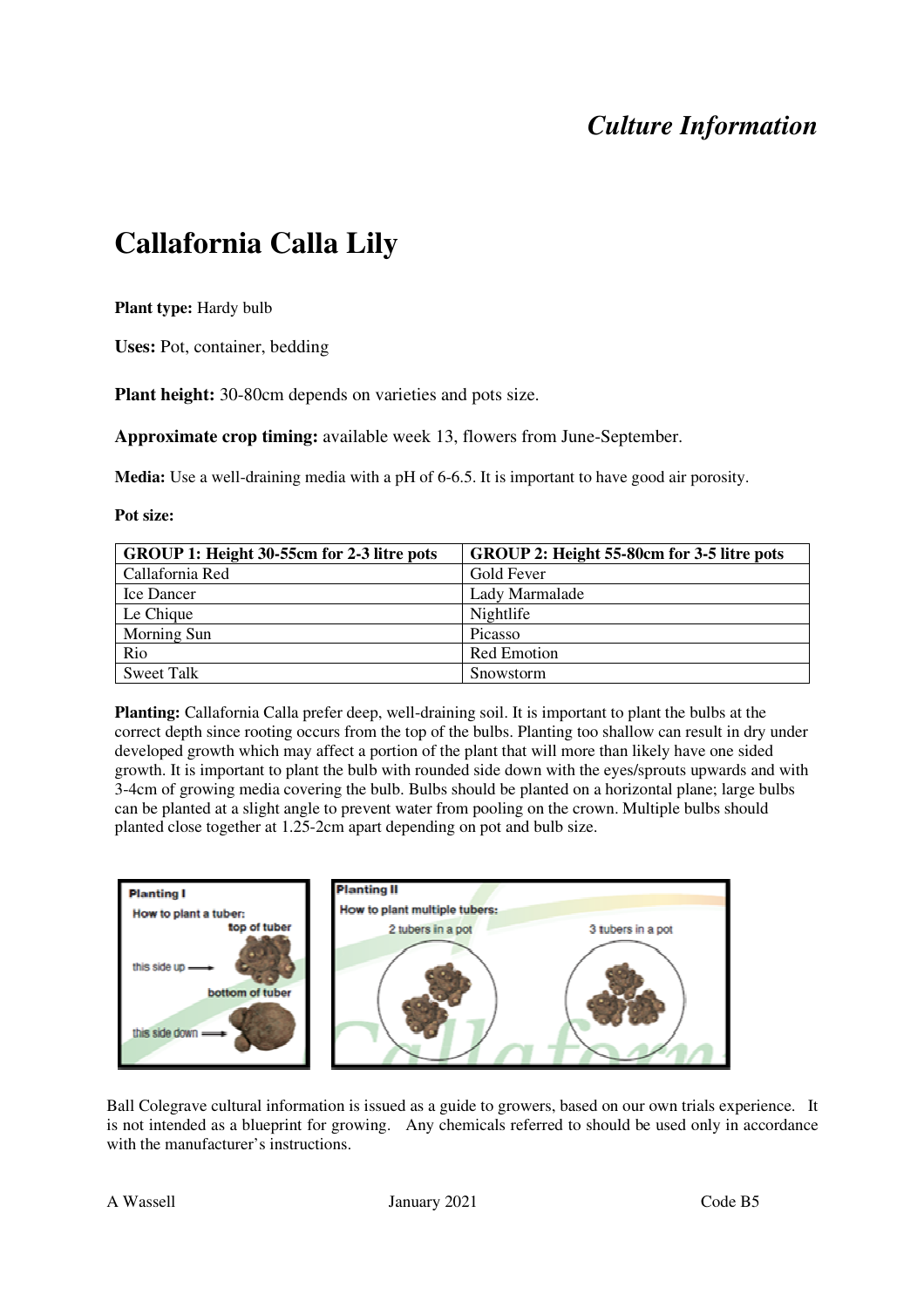| <b>Planting III</b> |                                         |               |
|---------------------|-----------------------------------------|---------------|
|                     | How deep the tuber needs to be planted: |               |
| free board          |                                         |               |
| top of soil         |                                         | 0,75 cm. free |
| top of tuber        |                                         | 2,5 to 4 cm.  |
| tuber               |                                         |               |
|                     |                                         |               |
|                     |                                         |               |

**Temperature:** Callafornia Callas are robust and can tolerate a wide range of temperatures. For foliage/canopy, optimum growth and development is achieved at  $16$ -18 $^{\circ}$ C days and  $16^{\circ}$ C nights. For flowering, coloration and plant hardening the temperature can be lowered to  $16^{\circ}$ C days and 8-10<sup>o</sup>C nights.

**Feeding and watering:** It is very important to keep the growing media moist, excessive wet soil conditions will result in unnecessary stress causing root damage and increased pathogen susceptibility. Good crop growth and quality can be achieved using a 20-10-20 feed regime at 100-150ppm on a weekly basis.

**Disease:** Diseases are difficult to control once established and there it is important to avoid stress induced diseases. Pathogens such as Pythium, Phytopthora, Rhizoctina and Erwinia which can be avoided with pesticide drenches and the correct watering regime.

Weekly crop inspections of the roots need to be routinely carried out. It is important to check for browning of the roots.

**Insects:** Control of Sciarid and Shore flies is important because of their ability to spread bacteria and other pathogens. It is vital to remove any old plant debris and control mossy, algae areas. White flies, Aphids, and Thrips will need to be monitored and controlled as and when to prevent damage to the leaves and flowers. They also spread foliar viruses. If any pest are observed immediate treatment of the correct insecticide should applied.